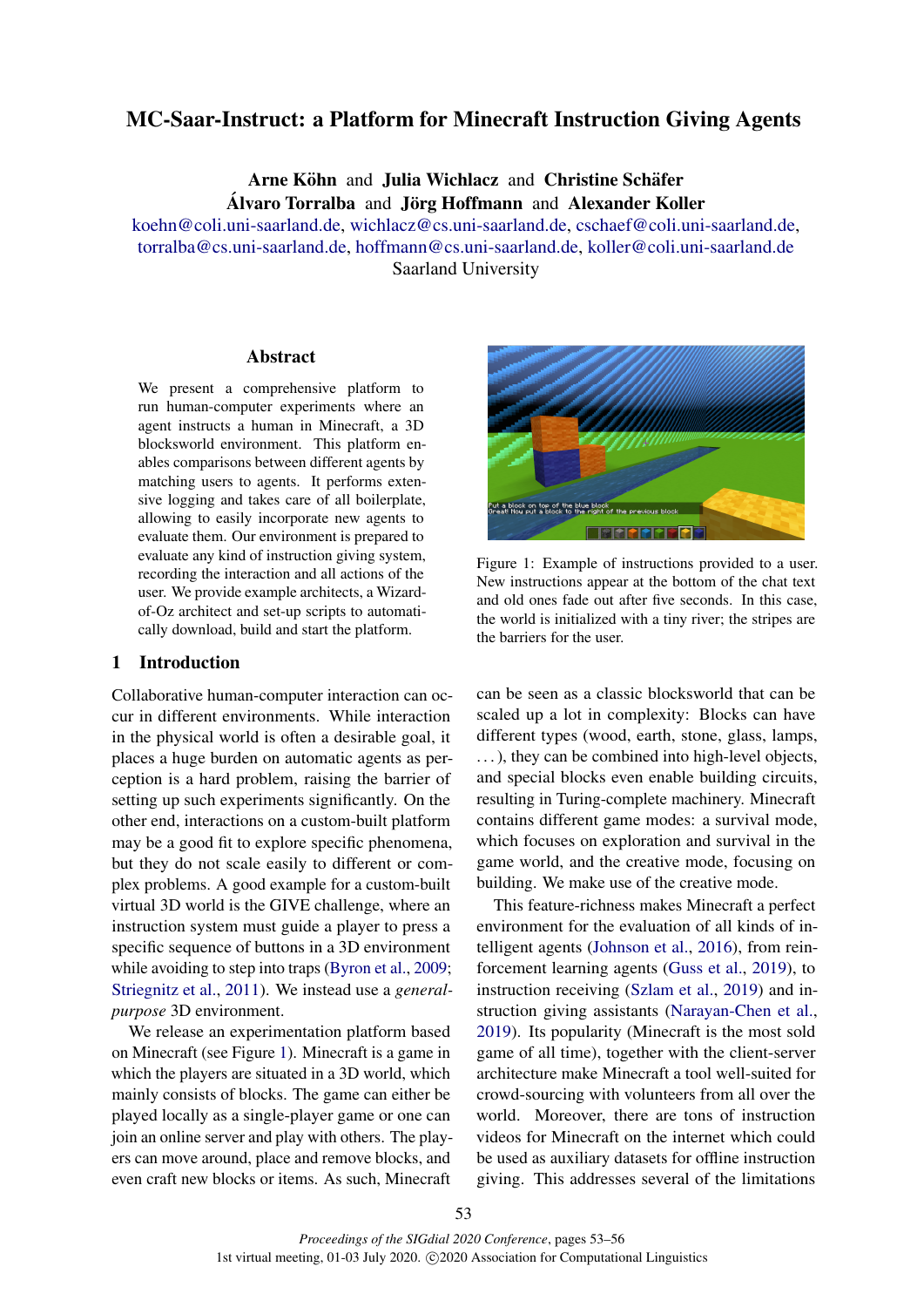<span id="page-1-0"></span>

Figure 2: Overview of the services in MC-Saar-Instruct. Updates on the world state are passed along the full lines, instructions are forwarded along the dashed lines.

that previous frameworks like GIVE had: attracting an even larger number of users for the experiments, being more engaging, and allowing for a variety of experiments of increasing complexity.

The platform presented here makes it easy to set up and run instruction giving experiments in Minecraft. In our research, we focus on instructing the user to build complex objects [\(Wichlacz et al.,](#page-3-6)  $2019$ ; Köhn and Koller,  $2019$ ), but our platform can easily be used for other generation tasks.

## 2 System Overview

MC-Saar-Instruct is implemented as a distributed platform which is shown in Figure [2.](#page-1-0) It consists of the following components, which can each run on their own server:

- The Minecraft server accepts connections from users.
- The Broker decides which scenario will be played by the user, tells the Minecraft server how to initialize the user's world, pairs the user with an architect and logs all interactions.
- The Architect is the agent with which the user interacts. It receives status updates of the world through the broker and sends natural language instructions back.

While there is only one Minecraft server and one broker, there can be several different kinds of architects, each hosted by its own Architect Server. All interactions between these components are han-dled using the grpc library,<sup>[1](#page-1-1)</sup> abstracting away the low-level networking and providing a succinct and type-save remote procedure call (RPC) interface.

We provide example Architect Servers in Java, but they can be written in any language with grpc bindings, such as Python, Go, and many more.

#### 2.1 The Minecraft Server

In contrast to other experimentation systems, such as [Johnson et al.](#page-3-2) [\(2016\)](#page-3-2) (who modify the Minecraft client) or [Szlam et al.](#page-3-4) [\(2019\)](#page-3-4) (who use the thirdparty server Cuberite), we make use of the official Minecraft server, which means that users can use an unmodified up-to-date Minecraft client. Experiments can also make use of all features introduced by new Minecraft releases, if they wish. All functionality in Minecraft, including building Turingcomplete apparatuses, can be used.

Upon entering the server, each player is teleported into their own world, which is automatically set up to reflect the start state of the scenario selected by the broker (see Figure [1\)](#page-0-0). All interaction between players is inhibited and all changes made by players are reset once they disconnect. Movement is restricted to a square area and players cannot remove the bottom-most layer of the world and fall into the void. World changes not caused by the player (e. g. weather, time) are disabled. The Minecraft Server runs in creative mode so players have infinite access to building blocks and no decreasing hunger or health bars.

Every 100ms, the server sends the current player position and orientation to the broker. It also sends updates whenever the state of the world changes, i. e. whenever a block is placed or destroyed.

Whenever the architect or the broker sends a message to a user, it is shown as a standard chat message (see Figure [1\)](#page-0-0). Players can also send chat messages to the broker. This can be used for responses in experiment surveys (see Section [5\)](#page-3-8) or for

<span id="page-1-1"></span><sup>1</sup><https://grpc.io/>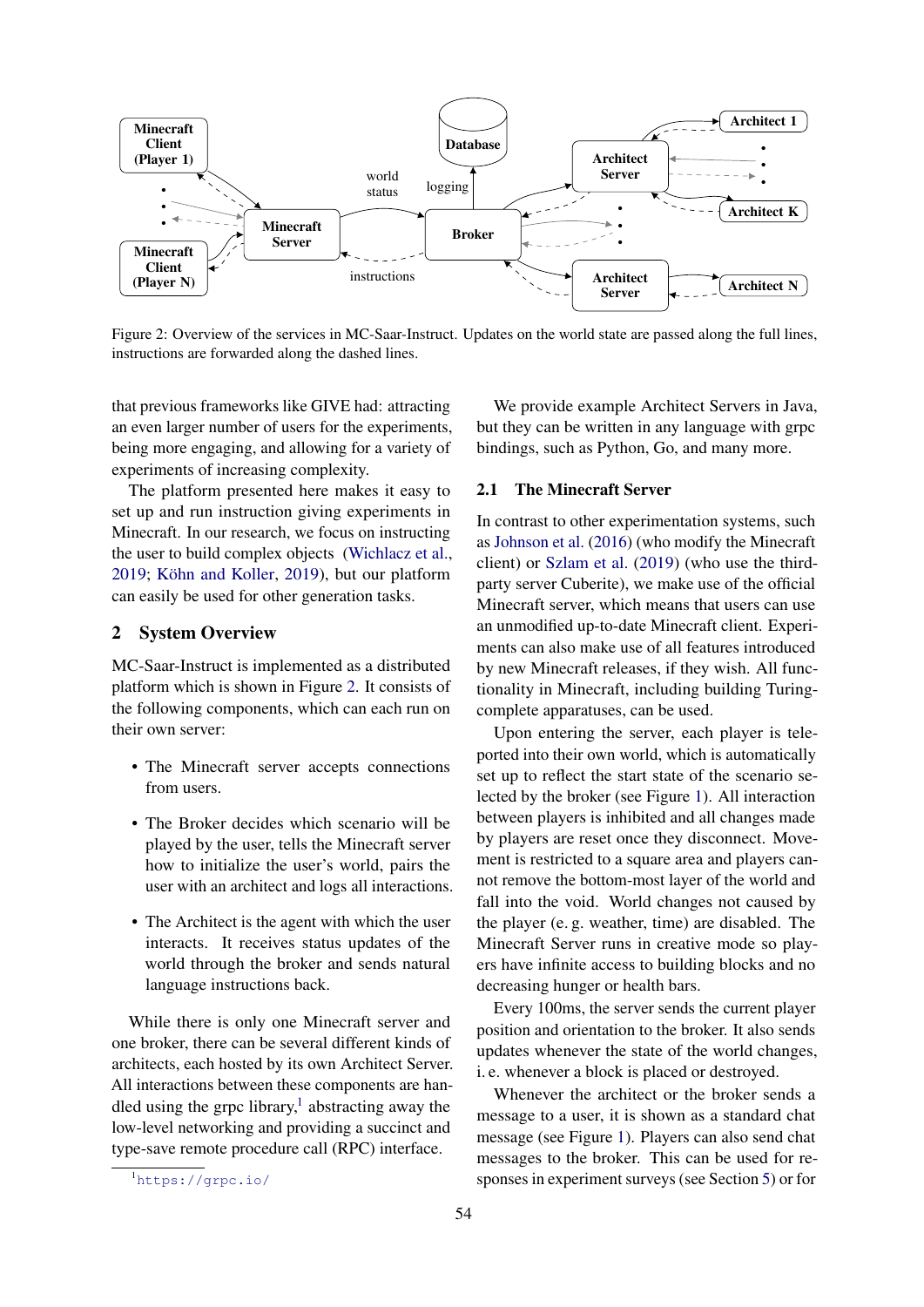an architect that can handle clarification questions.

Because all modifications are implemented in a server plugin, players can connect with an unmodified Minecraft client over the internet.

#### 2.2 The Broker

The broker is the centerpiece of the whole system. It connects to all Architect Servers and provides an RPC interface for the Minecraft server. Whenever a player joins the Minecraft server, the broker gets a message and decides which scenario should be played and what kind of architect the user should be paired with. It then sends a request to the corresponding Architect Server to initialize a new architect and matches that architect to the player. Other than these decisions, the broker is mostly passive. All communication between architect and player is routed over the broker. The broker logs all messages to a database, i. e. block additions and deletions, text messages sent to and from the user and position and camera orientation updates. It also logs the start and end times of experiments and each questionnaire.

The broker provides a web interface to monitor the experiments. It shows the status of the newest experiments and can show a complete list of all database records from a specific game. An in-memory database can be used for development purposes so that no local database needs to be set up and the database is clean on every start.

#### 2.3 The Architect

The architect generates the instructions for the users. Each kind of architect is hosted by an Architect Server. Every time an experiment is supposed to start with this type of architect, the Architect Server instantiates a new architect. The server keeps track of which architect is connected to which game and forwards messages from the broker to the correct architect.

The architect is what a researcher developing and evaluating a new instruction-giving agent needs to implement, using e.g. our high-level Java API. The Architect Server, which manages different architects, can then be reused without changes. Architects could also be implemented in other language with grpc bindings; this would then require reimplementing the Architect Server in the new language.

In our Java API, an architect must implement four functions (see Figure [3\)](#page-2-0): one is called when a block is placed, one when a block is destroyed, one for every update of the position and orientation

```
handleStatusInformation(StatusM);
handleBlockPlaced(BlockPlacedM);
handleBlockDestroyed(BlockDestroyedM);
String getArchitectInformation();
```
Figure 3: Interface to implement for a new architect. The base class provides a method to send text messages.

```
3,2,3,BLUE WOOL
1,1,4,WATER
2,1,4,WATER
...
```
Figure 4: Excerpt from world file for Figure [1.](#page-0-0) Each line has the X, Y and Z coordinates plus the block type.

of the player and one to obtain the name of the architect. The architect can then send a string to the user at any time, to be displayed in their Minecraft client. A basic architect can be implemented in 80 lines of Java code.

The architect also determines when the player has reached the objective, as it is the only component keeping track of the state of the game. This design means that all experiment-specific logic is encapsulated in the architect and both broker and Minecraft server can always stay unchanged.

# 3 Defining and Running Experiments

An experiment is defined by two components: the scenarios that the players are supposed to work on and the architects that should be evaluated.

A scenario consists of a definition of an initial state of the world and architect-specific information instructing the architect of the goal. The initial world state is given by a list of blocks with their location and type (see Figure [4\)](#page-2-1). Each scenario is identified by a unique name. We use a shared dependency for all components that contains the necessary descriptions of the world state when starting a scenario as well as the scenario-specific data for the architects, ensuring that the architects and the Minecraft server use the same initial setup.

# 4 Wizard-of-Oz Architect

We also ship a Wizard-of-Oz architect (woz) to perform human-human interaction experiments. This architect runs in a second Minecraft server where only one player may log in. That player can neither move nor place or destroy blocks. Once this architect is paired with a player by the broker, the viewpoint of the woz player is synchronized with the player, i. e. the woz player always sees exactly